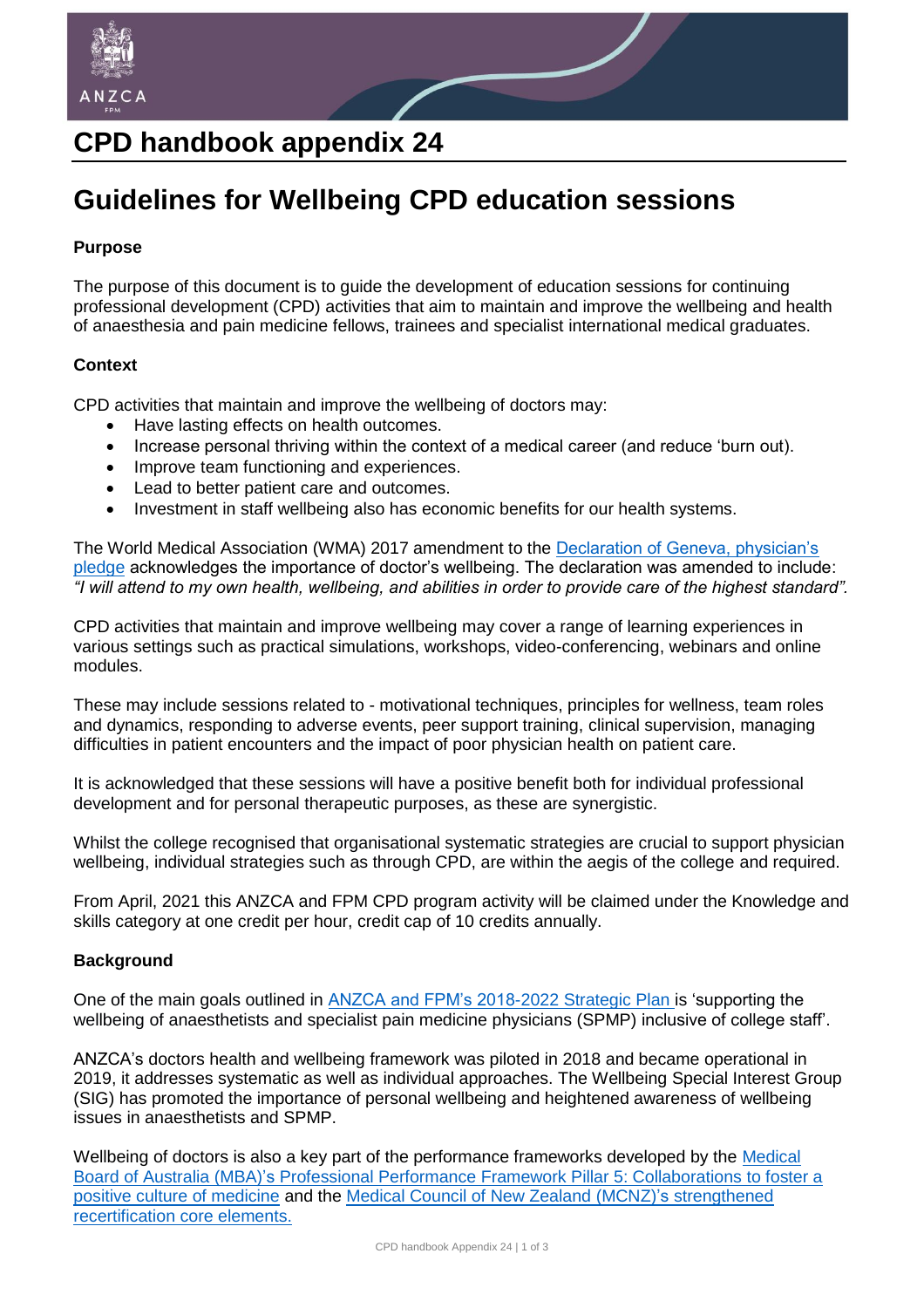

From an educational perspective, ANZCA aims to incorporate health and wellbeing activities into professional standards, curricula, CPD and learning resources shared with members and partners, so that this becomes part of the fabric of the lifelong planning and development of a doctor's career.

This guideline has drawn inspiration from Royal College of Physicians and Surgeons of Canada (RCPSC) draft CanMEDS professional key competency in the area of physician health and wellbeing, currently in development.

#### **Definitions and terms**

To clarify terms that are used within this document, the following definitions are provided.

- 1. Health: In accordance with the 2019 statement on the role of ANZCA in advocating for the health of all people. Endorsement is provided by the [World Health Organization's \(WHO\)](https://www.who.int/governance/eb/who_constitution_en.pdf)  [constitution principles](https://www.who.int/governance/eb/who_constitution_en.pdf) through the following statement: *"Health is a state of complete physical, mental and social wellbeing and not merely the absence of disease or infirmity".*
- 2. Wellbeing: One wellbeing definition is from the [Wellbeing Institute at the University of](https://www.cambridgewellbeing.org/)  [Cambridge](https://www.cambridgewellbeing.org/) is *"positive and sustainable characteristics which enable individuals and organisations to thrive and flourish".* This is to include physicians' personal wellbeing, not merely as providers of wellbeing resources to others.
- 3. Wellbeing CPD education sessions: Education sessions centred on wellbeing aim to enhance knowledge of the personal and professional issues affecting the physical, mental, spiritual and emotional wellbeing of anaesthetists and SPMP at all stages of their careers.

#### **Recognised resources**

ANZCA does not exclusively endorse any one resource for wellbeing CPD education sessions.

The ANZCA Wellbeing [SIG LibGuide](http://libguides.anzca.edu.au/wellbeing) has been designed for those interested in locating resources relevant to the general wellbeing of medical practitioners. This is not an exhaustive list; rather it provides a collection of selected professional networks and support resources related to the wellbeing of doctors.

#### **Learning objectives for education sessions development**

By the end of the wellbeing CPD education session, participants will be able to:

- 1. Apply techniques to develop self-awareness and manage the bi-directional relationship between personal wellbeing and professional performance.
- 2. Develop strategies to build wellness skills for profession (culture), environment (hospital/ practice/ organisation) and self (individual).
- 3. Be familiar with educational initiatives that raise awareness about systemic issues affecting doctors' wellness. These may include policies and standards that relate to training and work to promote sustainability.
- 4. Communicate and promote a culture of wellbeing in clinical and learning environments.
- 5. Recognise signs of declining and poor health in colleagues.
- 6. Understand the responsibilities to intervene for patient safety, including mandatory reporting.
- 7. Recognise non-technical and teamwork competencies which have a positive impact in managing difficulties during patient encounters, and to employ them as applicable.